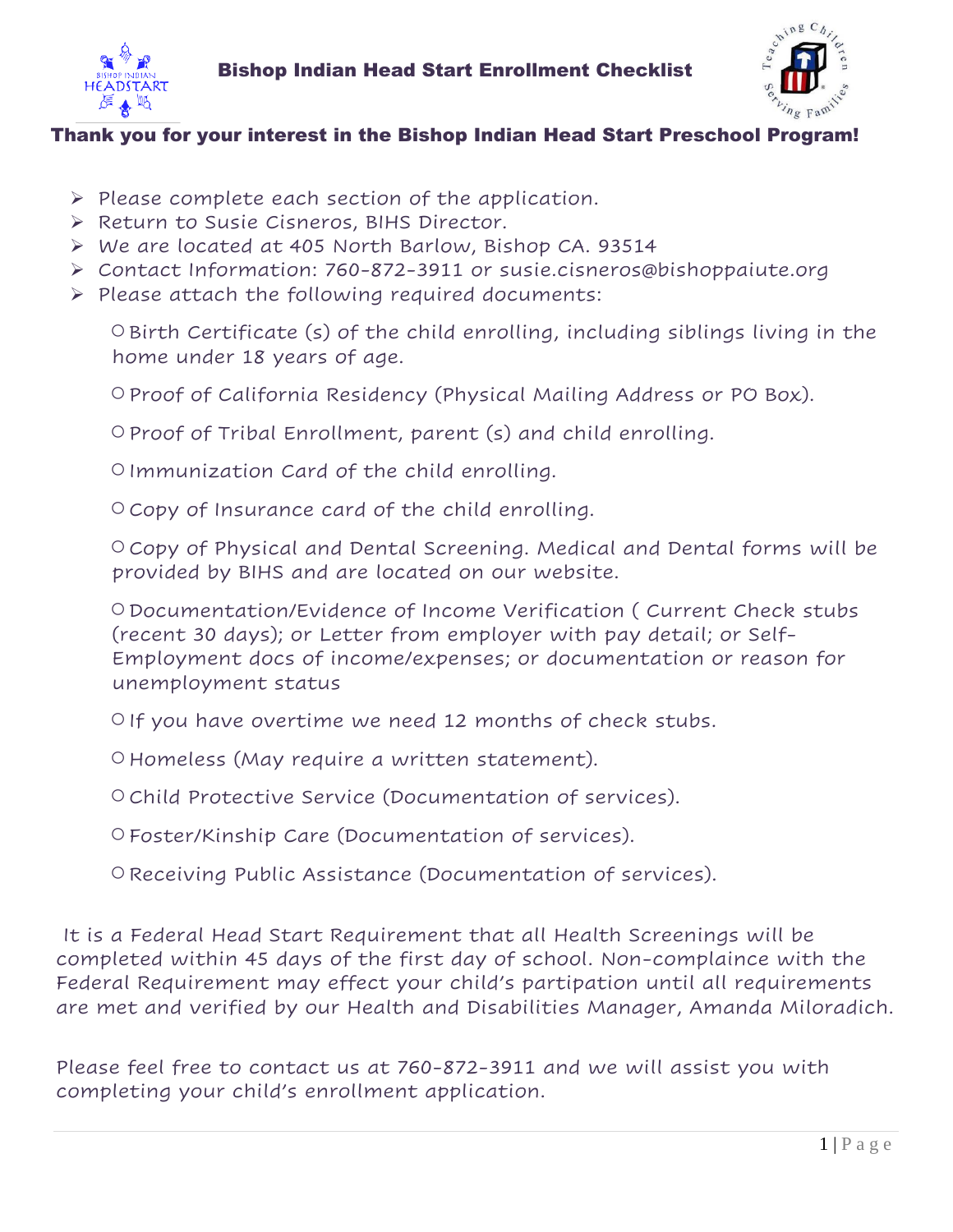# ₩ *LE A DET A DT*

r

| <b>Applicant (Child Information)</b><br>Suffix<br><b>Nickname</b><br>Birthday<br>Gender<br>Does your child have an IEP?<br><b>Middle</b><br>First<br>Last<br>Race<br>Hispanic<br><b>English Proficiency</b><br>Other Language<br>Other Language Proficiency<br>$\square$ Asian<br>□ American Indian/Alaska Native<br>$\Box$ Yes<br>$\Box$ Little<br>$\Box$ Little<br>$\square$ No<br>$\square$ Black<br>□ Hawaiian/Pacific Islander<br>$\Box$ Moderate<br>$\Box$ Moderate<br>$\Box$ None<br>□ Multi-Racial<br>$\Box$ None<br>□ White<br>$\Box$ Proficient<br>$\Box$ Other:<br>$\Box$ Proficient<br><b>Primary Health Coverage</b><br><b>Other Coverage</b><br>Medicaid #<br>Doctor/Medical Home<br>Medicaid Eligibility<br>Insurance $#$<br>$\Box$ Not Eligible<br>□ On Medicaid |  |  |  |  |  |  |  |  |
|----------------------------------------------------------------------------------------------------------------------------------------------------------------------------------------------------------------------------------------------------------------------------------------------------------------------------------------------------------------------------------------------------------------------------------------------------------------------------------------------------------------------------------------------------------------------------------------------------------------------------------------------------------------------------------------------------------------------------------------------------------------------------------|--|--|--|--|--|--|--|--|
|                                                                                                                                                                                                                                                                                                                                                                                                                                                                                                                                                                                                                                                                                                                                                                                  |  |  |  |  |  |  |  |  |
|                                                                                                                                                                                                                                                                                                                                                                                                                                                                                                                                                                                                                                                                                                                                                                                  |  |  |  |  |  |  |  |  |
|                                                                                                                                                                                                                                                                                                                                                                                                                                                                                                                                                                                                                                                                                                                                                                                  |  |  |  |  |  |  |  |  |
|                                                                                                                                                                                                                                                                                                                                                                                                                                                                                                                                                                                                                                                                                                                                                                                  |  |  |  |  |  |  |  |  |
|                                                                                                                                                                                                                                                                                                                                                                                                                                                                                                                                                                                                                                                                                                                                                                                  |  |  |  |  |  |  |  |  |
|                                                                                                                                                                                                                                                                                                                                                                                                                                                                                                                                                                                                                                                                                                                                                                                  |  |  |  |  |  |  |  |  |
| $\Box$ Potentially                                                                                                                                                                                                                                                                                                                                                                                                                                                                                                                                                                                                                                                                                                                                                               |  |  |  |  |  |  |  |  |
| Dentist/Dental Home<br>Dental Coverage #<br><b>Dental Coverage</b>                                                                                                                                                                                                                                                                                                                                                                                                                                                                                                                                                                                                                                                                                                               |  |  |  |  |  |  |  |  |
|                                                                                                                                                                                                                                                                                                                                                                                                                                                                                                                                                                                                                                                                                                                                                                                  |  |  |  |  |  |  |  |  |
|                                                                                                                                                                                                                                                                                                                                                                                                                                                                                                                                                                                                                                                                                                                                                                                  |  |  |  |  |  |  |  |  |
| <b>Primary Adult</b>                                                                                                                                                                                                                                                                                                                                                                                                                                                                                                                                                                                                                                                                                                                                                             |  |  |  |  |  |  |  |  |
| <b>Middle</b><br><b>Suffix</b><br><b>Nickname</b><br>First<br><b>Birthday</b><br>Gender<br>Last                                                                                                                                                                                                                                                                                                                                                                                                                                                                                                                                                                                                                                                                                  |  |  |  |  |  |  |  |  |

| Race                                             |                                        |  |                    | <b>Hispanic</b>          |            | <b>English Proficiency</b>  |                             | Other Language            |                             | <b>Other Language Proficiency</b> |              |
|--------------------------------------------------|----------------------------------------|--|--------------------|--------------------------|------------|-----------------------------|-----------------------------|---------------------------|-----------------------------|-----------------------------------|--------------|
| $\Box$ Asian<br>□ American Indian/Alaska Native  |                                        |  |                    |                          | $\Box$ Yes | $\Box$ Little               |                             |                           |                             | $\Box$ Little                     |              |
| $\Box$ Hawaiian/Pacific Islander<br>$\Box$ Black |                                        |  |                    |                          | $\Box$ No  | $\Box$ Moderate             |                             |                           |                             | $\Box$ Moderate                   |              |
| $\Box$ White<br>$\Box$ Multi-Racial              |                                        |  |                    |                          |            | $\Box$ None                 |                             |                           |                             | $\Box$ None                       |              |
| $\Box$ Other:                                    |                                        |  |                    |                          |            | $\Box$ Proficient           |                             |                           |                             | $\Box$ Proficient                 |              |
| <b>Highest Grade Completed</b>                   |                                        |  |                    | <b>Employment Status</b> |            |                             | <b>Child's Relationship</b> | Custody                   | Check all that apply:       |                                   |              |
| $\Box$ Associate's                               | $\Box$ Grade 10                        |  | $\Box$ Full Time   |                          |            | $\Box$ Full Time & Training |                             | □ Biological/Adopted/Step | $\Box$ Yes                  | $\Box$ Lives with Family          |              |
| $\square$ Bachelor's                             | $\Box$ Grade 11                        |  | $\Box$ Part Time   |                          |            | $\Box$ Part Time & Training | $\Box$ Grandchild           |                           | $\square$ No                | □ Provides Financial Support      |              |
| □ Col Deg/Train                                  | $\Box$ Grade 12                        |  | $\square$ Seasonal | □ Training or School     |            |                             | □ Other Relative            |                           |                             | $\Box$ Teen Parent                |              |
|                                                  | □ Col or Adv Train<br>$\Box$ < Grade 9 |  | □Unemployed        | □ Retired or Disabled    |            |                             | $\Box$ Foster               |                           |                             |                                   |              |
| $\Box$ GED                                       | $\Box$ HS Graduate                     |  |                    |                          |            | $\Box$ Other                |                             |                           | If teen parent, subsidized? |                                   |              |
|                                                  | $\Box$ Master's                        |  |                    |                          |            |                             |                             |                           |                             | $\Box$ Yes                        | $\square$ No |

### **Email Address:**

| <b>Other Language Proficiency</b> |
|-----------------------------------|
| $\Box$ Little                     |
| $\Box$ Moderate                   |
| $\Box$ None                       |
| $\Box$ Proficient                 |
| Check all that apply:             |
| $\Box$ Lives with Family          |
| □ Provides Financial Support      |
| $\Box$ Teen Parent                |
|                                   |
| If teen parent, subsidized?       |
| $\square$ No<br>$\Box$ Yes        |
|                                   |

#### **Email Address:**

\* If a family has more than one child applying for services, please complete a separate copy of this form for each applicant.

|               | <b>Additional Child (Non-Applicant)</b> * |      |            |                            |          |                 |                            |  |  |  |  |  |  |
|---------------|-------------------------------------------|------|------------|----------------------------|----------|-----------------|----------------------------|--|--|--|--|--|--|
| First         | Middle                                    | Last |            | <b>Suffix</b>              | Nickname | <b>Birthdav</b> | Gender                     |  |  |  |  |  |  |
|               |                                           |      |            |                            |          |                 |                            |  |  |  |  |  |  |
| Race          |                                           |      | Hispanic   | <b>English Proficiency</b> |          | Other Language  | Other Language Proficiency |  |  |  |  |  |  |
| $\Box$ Asian  | □ American Indian/Alaska Native           |      | $\Box$ Yes | $\Box$ Little              |          |                 | $\Box$ Little              |  |  |  |  |  |  |
| $\Box$ Black  | $\Box$ Hawaiian/Pacific Islander          |      | □ No       | $\Box$ Moderate            |          |                 | $\Box$ Moderate            |  |  |  |  |  |  |
| $\Box$ White  | $\Box$ Multi-Racial                       |      |            | $\Box$ None                |          |                 | $\Box$ None                |  |  |  |  |  |  |
| $\Box$ Other: |                                           |      |            | $\Box$ Proficient          |          |                 | $\Box$ Proficient          |  |  |  |  |  |  |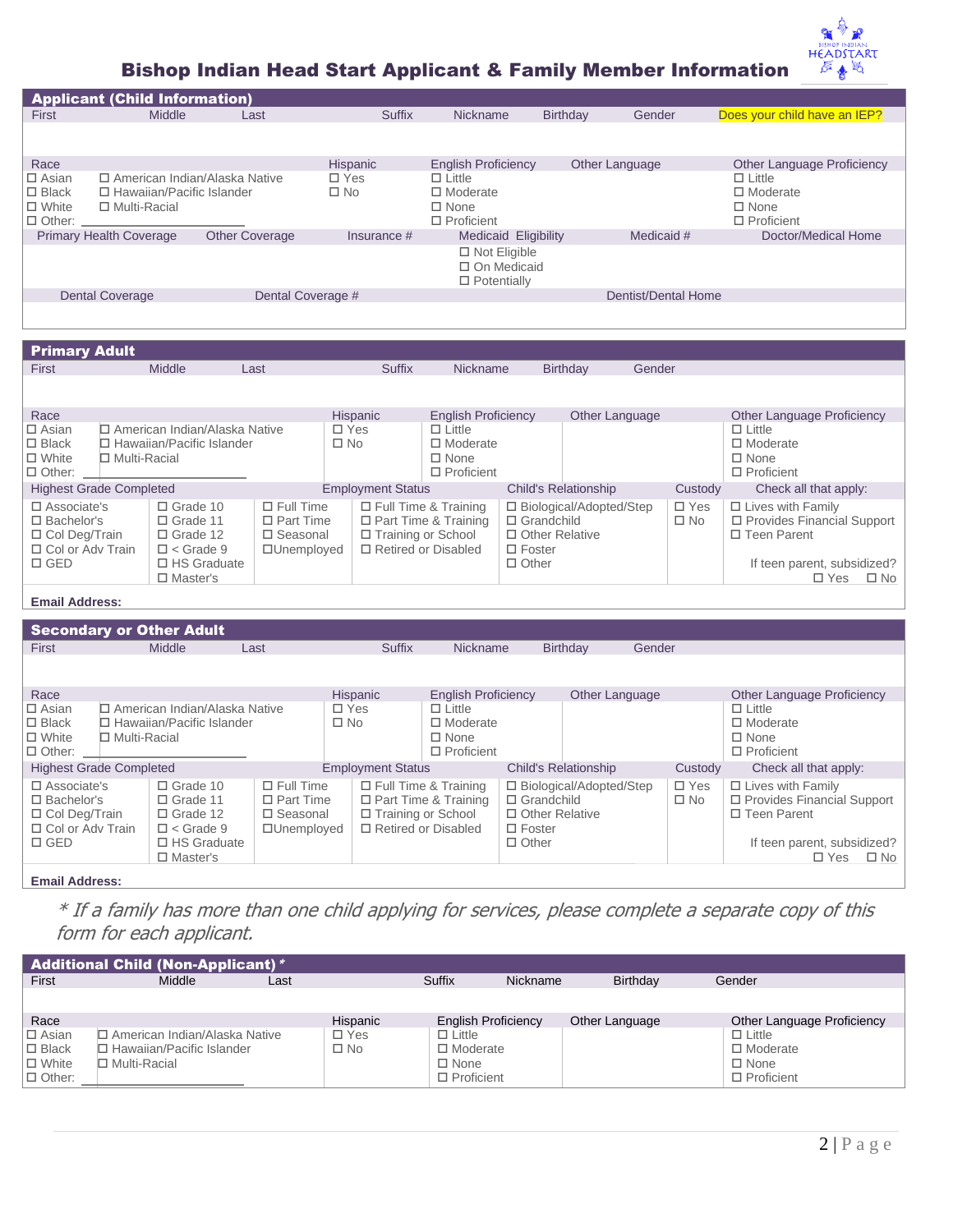|                 | <b>Additional Child <math>\overline{(Non\text{-}Applicant) * }</math></b> |      |          |                            |          |                 |                            |  |  |  |  |  |  |  |
|-----------------|---------------------------------------------------------------------------|------|----------|----------------------------|----------|-----------------|----------------------------|--|--|--|--|--|--|--|
| First           | Middle                                                                    | Last |          | <b>Suffix</b>              | Nickname | <b>Birthdav</b> | Gender                     |  |  |  |  |  |  |  |
|                 |                                                                           |      |          |                            |          |                 |                            |  |  |  |  |  |  |  |
| Race            |                                                                           |      | Hispanic | <b>English Proficiency</b> |          | Other Language  | Other Language Proficiency |  |  |  |  |  |  |  |
| $\Box$ Asian    | □ American Indian/Alaska Native                                           |      | □ Yes    | $\Box$ Little              |          |                 | $\Box$ Little              |  |  |  |  |  |  |  |
| $\square$ Black | $\Box$ Hawaiian/Pacific Islander                                          |      | □ No     | $\Box$ Moderate            |          |                 | □ Moderate                 |  |  |  |  |  |  |  |
| $\Box$ White    | $\Box$ Multi-Racial                                                       |      |          | $\Box$ None                |          |                 | $\Box$ None                |  |  |  |  |  |  |  |
| $\Box$ Other:   |                                                                           |      |          | $\Box$ Proficient          |          |                 | $\Box$ Proficient          |  |  |  |  |  |  |  |

| <b>Additional Child (Non-Applicant)*</b> |                                  |      |          |                            |          |                 |                            |  |  |  |  |  |
|------------------------------------------|----------------------------------|------|----------|----------------------------|----------|-----------------|----------------------------|--|--|--|--|--|
| First                                    | Middle                           | Last |          | Suffix                     | Nickname | <b>Birthdav</b> | Gender                     |  |  |  |  |  |
|                                          |                                  |      |          |                            |          |                 |                            |  |  |  |  |  |
| Race                                     |                                  |      | Hispanic | <b>English Proficiency</b> |          | Other Language  | Other Language Proficiency |  |  |  |  |  |
| $\Box$ Asian                             | □ American Indian/Alaska Native  |      | □ Yes    | $\Box$ Little              |          |                 | $\Box$ Little              |  |  |  |  |  |
| $\Box$ Black                             | $\Box$ Hawaiian/Pacific Islander |      | □ No     | $\Box$ Moderate            |          |                 | $\Box$ Moderate            |  |  |  |  |  |
| $\Box$ White                             | $\Box$ Multi-Racial              |      |          | $\Box$ None                |          |                 | $\Box$ None                |  |  |  |  |  |
| $\Box$ Other:                            |                                  |      |          | $\Box$ Proficient          |          |                 | $\Box$ Proficient          |  |  |  |  |  |

|               | <b>Additional Child (Non-Applicant)</b> * |      |          |                            |          |                 |                   |                            |  |  |  |  |  |  |
|---------------|-------------------------------------------|------|----------|----------------------------|----------|-----------------|-------------------|----------------------------|--|--|--|--|--|--|
| First         | Middle                                    | Last |          | <b>Suffix</b>              | Nickname | <b>Birthdav</b> | Gender            | <b>SSN</b>                 |  |  |  |  |  |  |
|               |                                           |      |          |                            |          |                 |                   |                            |  |  |  |  |  |  |
| Race          |                                           |      | Hispanic | <b>English Proficiency</b> |          | Other Language  |                   | Other Language Proficiency |  |  |  |  |  |  |
| $\Box$ Asian  | □ American Indian/Alaska Native           |      | □ Yes    | $\Box$ Little              |          |                 | $\Box$ Little     |                            |  |  |  |  |  |  |
| $\Box$ Black  | $\Box$ Hawaiian/Pacific Islander          |      | ∩ No     | $\Box$ Moderate            |          |                 | $\Box$ Moderate   |                            |  |  |  |  |  |  |
| $\Box$ White  | $\Box$ Multi-Racial                       |      |          | $\Box$ None                |          |                 | $\Box$ None       |                            |  |  |  |  |  |  |
| $\Box$ Other: |                                           |      |          | $\Box$ Proficient          |          |                 | $\Box$ Proficient |                            |  |  |  |  |  |  |

|               | <b>Additional Child (Non-Applicant)</b> * |      |          |                            |          |                 |                   |                            |  |  |  |  |  |  |
|---------------|-------------------------------------------|------|----------|----------------------------|----------|-----------------|-------------------|----------------------------|--|--|--|--|--|--|
| First         | Middle                                    | Last |          | Suffix                     | Nickname | <b>Birthdav</b> | Gender            | <b>SSN</b>                 |  |  |  |  |  |  |
|               |                                           |      |          |                            |          |                 |                   |                            |  |  |  |  |  |  |
| Race          |                                           |      | Hispanic | <b>English Proficiency</b> |          | Other Language  |                   | Other Language Proficiency |  |  |  |  |  |  |
| $\Box$ Asian  | □ American Indian/Alaska Native           |      | □ Yes    | $\Box$ Little              |          |                 | $\Box$ Little     |                            |  |  |  |  |  |  |
| $\Box$ Black  | $\Box$ Hawaiian/Pacific Islander          |      | □ No     | $\Box$ Moderate            |          |                 | $\Box$ Moderate   |                            |  |  |  |  |  |  |
| $\Box$ White  | $\Box$ Multi-Racial                       |      |          | $\Box$ None                |          |                 | $\Box$ None       |                            |  |  |  |  |  |  |
| $\Box$ Other: |                                           |      |          | $\Box$ Proficient          |          |                 | $\Box$ Proficient |                            |  |  |  |  |  |  |

|               | <b>Additional Child (Non-Applicant)</b> * |      |              |                            |          |                 |                   |                            |  |  |  |  |  |  |
|---------------|-------------------------------------------|------|--------------|----------------------------|----------|-----------------|-------------------|----------------------------|--|--|--|--|--|--|
| First         | Middle                                    | Last |              | Suffix                     | Nickname | <b>Birthdav</b> | Gender            | <b>SSN</b>                 |  |  |  |  |  |  |
|               |                                           |      |              |                            |          |                 |                   |                            |  |  |  |  |  |  |
| Race          |                                           |      | Hispanic     | <b>English Proficiency</b> |          | Other Language  |                   | Other Language Proficiency |  |  |  |  |  |  |
| $\Box$ Asian  | □ American Indian/Alaska Native           |      | $\Box$ Yes   | $\Box$ Little              |          |                 | $\Box$ Little     |                            |  |  |  |  |  |  |
| $\Box$ Black  | $\Box$ Hawaiian/Pacific Islander          |      | $\square$ No | $\Box$ Moderate            |          |                 | □ Moderate        |                            |  |  |  |  |  |  |
| $\Box$ White  | $\Box$ Multi-Racial                       |      |              | $\Box$ None                |          |                 | $\Box$ None       |                            |  |  |  |  |  |  |
| $\Box$ Other: |                                           |      |              | $\Box$ Proficient          |          |                 | $\Box$ Proficient |                            |  |  |  |  |  |  |

|               | <b>Additional Child (Non-Applicant)</b> * |      |          |                            |          |                 |                   |                            |  |  |  |  |  |  |
|---------------|-------------------------------------------|------|----------|----------------------------|----------|-----------------|-------------------|----------------------------|--|--|--|--|--|--|
| First         | Middle                                    | Last |          | Suffix                     | Nickname | <b>Birthdav</b> | Gender            | <b>SSN</b>                 |  |  |  |  |  |  |
|               |                                           |      |          |                            |          |                 |                   |                            |  |  |  |  |  |  |
| Race          |                                           |      | Hispanic | <b>English Proficiency</b> |          | Other Language  |                   | Other Language Proficiency |  |  |  |  |  |  |
| $\Box$ Asian  | ロ American Indian/Alaska Native           |      | □ Yes    | $\Box$ Little              |          |                 | $\Box$ Little     |                            |  |  |  |  |  |  |
| $\Box$ Black  | □ Hawaiian/Pacific Islander               |      | □ No     | $\Box$ Moderate            |          |                 | □ Moderate        |                            |  |  |  |  |  |  |
| $\Box$ White  | □ Multi-Racial                            |      |          | $\Box$ None                |          |                 | $\Box$ None       |                            |  |  |  |  |  |  |
| $\Box$ Other: |                                           |      |          | $\Box$ Proficient          |          |                 | $\Box$ Proficient |                            |  |  |  |  |  |  |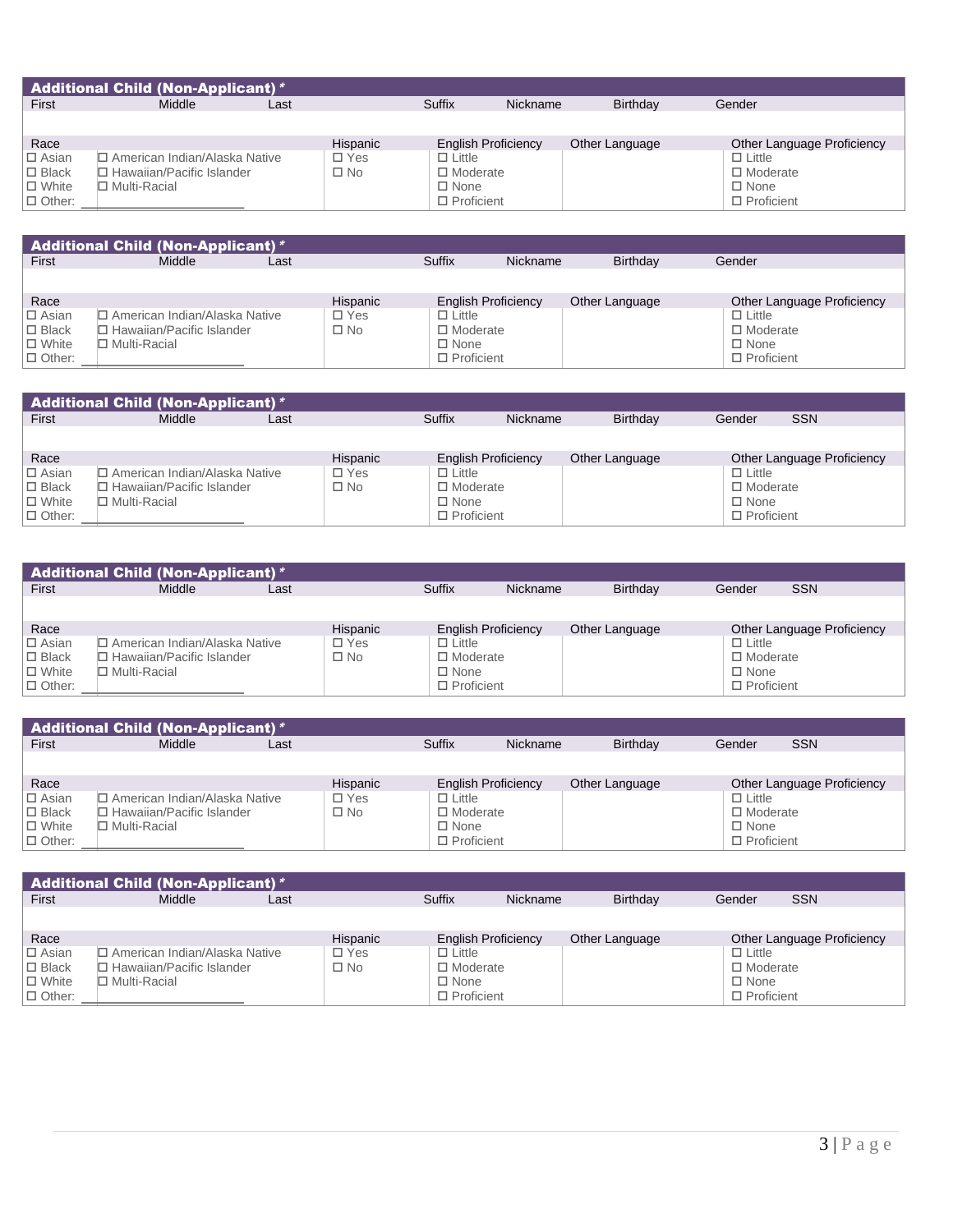|                                       | <b>Family Information</b>          |                |                                                  |  |                                       |  |                                            |            |                            |              |                            |                           |              |
|---------------------------------------|------------------------------------|----------------|--------------------------------------------------|--|---------------------------------------|--|--------------------------------------------|------------|----------------------------|--------------|----------------------------|---------------------------|--------------|
| <b>Family Living Address</b>          |                                    |                |                                                  |  |                                       |  |                                            |            |                            |              |                            |                           |              |
| <b>Started Living At Date</b>         | Living Address                     | Address Line 2 |                                                  |  |                                       |  | <b>ZIP</b><br>City                         |            |                            | <b>State</b> | County                     |                           |              |
|                                       |                                    |                |                                                  |  |                                       |  |                                            |            |                            |              |                            |                           |              |
| <b>Family Mailing Address</b>         |                                    |                |                                                  |  |                                       |  |                                            |            |                            |              |                            |                           |              |
| Same as living?                       | <b>Started Using Date</b>          |                | <b>Mailing Address</b>                           |  |                                       |  | Address Line 2                             | <b>ZIP</b> |                            | City         |                            |                           | <b>State</b> |
| $\square$ No<br>□ Yes                 |                                    |                |                                                  |  |                                       |  |                                            |            |                            |              |                            |                           |              |
| Phone Number(s)                       |                                    |                | Type (check one)                                 |  |                                       |  | Note (extension or best time to call)      |            |                            |              |                            | Opt In for Text Messages  |              |
|                                       |                                    |                | $\Box$ Cell $\Box$ Home $\Box$ Work $\Box$ Other |  |                                       |  |                                            |            |                            |              | $\Box$ Yes $\Box$ No       |                           |              |
|                                       |                                    | $\Box$ Cell    | $\Box$ Home                                      |  | $\Box$ Work $\Box$ Other              |  |                                            |            |                            |              | $\Box$ Yes $\Box$ No       |                           |              |
|                                       |                                    | $\Box$ Cell    | $\Box$ Home $\Box$ Work $\Box$ Other             |  |                                       |  |                                            |            |                            |              | $\Box$ Yes $\Box$ No       |                           |              |
| <b>Parental Status</b><br>(check one) | <b>Primary Language</b><br>at Home |                | <b>Homeless</b><br>Family                        |  | <b>Active Duty</b><br><b>Military</b> |  | Referred by Child<br><b>Welfare Agency</b> |            | Receiving<br><b>SNAP</b>   |              | <b>WIC</b>                 | WIC ID<br>(if applicable) |              |
| $\Box$ One<br>$\square$ Two           |                                    |                | $\Box$ Yes<br>$\square$ No                       |  | $\square$ Yes<br>$\square$ No         |  | $\Box$ Yes<br>$\square$ No                 |            | $\Box$ Yes<br>$\square$ No |              | $\Box$ Yes<br>$\square$ No |                           |              |

|                          | <b>Emergency Contacts</b> |                                                                                                                                                                                                                                                                                                                                                                                                                                                                                                |                       |            |                                     |                          |              |               |                                     |
|--------------------------|---------------------------|------------------------------------------------------------------------------------------------------------------------------------------------------------------------------------------------------------------------------------------------------------------------------------------------------------------------------------------------------------------------------------------------------------------------------------------------------------------------------------------------|-----------------------|------------|-------------------------------------|--------------------------|--------------|---------------|-------------------------------------|
|                          | Name                      |                                                                                                                                                                                                                                                                                                                                                                                                                                                                                                | Relationship          |            |                                     | <b>Emergency Contact</b> |              | Release To    |                                     |
| $\overline{\phantom{0}}$ |                           |                                                                                                                                                                                                                                                                                                                                                                                                                                                                                                |                       |            |                                     | $\Box$ Yes               | $\square$ No | $\square$ Yes | $\square$ No                        |
|                          | Address                   |                                                                                                                                                                                                                                                                                                                                                                                                                                                                                                |                       | <b>ZIP</b> |                                     | City                     |              |               | <b>State</b>                        |
| <b>Contact</b>           |                           |                                                                                                                                                                                                                                                                                                                                                                                                                                                                                                |                       |            |                                     |                          |              |               |                                     |
|                          | Phone Number 1            |                                                                                                                                                                                                                                                                                                                                                                                                                                                                                                | <b>Phone Number 2</b> |            |                                     | Phone Number 3           |              |               |                                     |
|                          |                           | $\Box$ Cell $\Box$ Home $\Box$ Work                                                                                                                                                                                                                                                                                                                                                                                                                                                            |                       |            | $\Box$ Cell $\Box$ Home $\Box$ Work |                          |              |               | $\Box$ Cell $\Box$ Home $\Box$ Work |
|                          | <b>Name</b>               |                                                                                                                                                                                                                                                                                                                                                                                                                                                                                                | Relationship          |            |                                     | <b>Emergency Contact</b> |              | Release To    |                                     |
|                          |                           |                                                                                                                                                                                                                                                                                                                                                                                                                                                                                                |                       |            |                                     | $\Box$ Yes               | $\square$ No | $\square$ Yes | $\square$ No                        |
| $\sim$                   | Address                   |                                                                                                                                                                                                                                                                                                                                                                                                                                                                                                |                       | <b>ZIP</b> |                                     | City                     |              |               | <b>State</b>                        |
| Contact                  |                           |                                                                                                                                                                                                                                                                                                                                                                                                                                                                                                |                       |            |                                     |                          |              |               |                                     |
|                          | Phone Number 1            |                                                                                                                                                                                                                                                                                                                                                                                                                                                                                                | <b>Phone Number 2</b> |            |                                     | Phone Number 3           |              |               |                                     |
|                          |                           | $\Box$ Cell $\Box$ Home $\Box$ Work                                                                                                                                                                                                                                                                                                                                                                                                                                                            |                       |            | $\Box$ Cell $\Box$ Home $\Box$ Work |                          |              |               | $\Box$ Cell $\Box$ Home $\Box$ Work |
|                          | <b>Name</b>               |                                                                                                                                                                                                                                                                                                                                                                                                                                                                                                | Relationship          |            |                                     | <b>Emergency Contact</b> |              | Release To    |                                     |
| $\omega$                 |                           |                                                                                                                                                                                                                                                                                                                                                                                                                                                                                                |                       |            |                                     | $\Box$ Yes               | $\square$ No | $\Box$ Yes    | $\Box$ No                           |
|                          | <b>Address</b>            |                                                                                                                                                                                                                                                                                                                                                                                                                                                                                                |                       | <b>ZIP</b> |                                     | City                     |              |               | <b>State</b>                        |
| <b>Contact</b>           |                           |                                                                                                                                                                                                                                                                                                                                                                                                                                                                                                |                       |            |                                     |                          |              |               |                                     |
|                          | Phone Number 1            |                                                                                                                                                                                                                                                                                                                                                                                                                                                                                                | Phone Number 2        |            |                                     | Phone Number 3           |              |               |                                     |
|                          |                           | $\Box$ Cell $\Box$ Home $\Box$ Work                                                                                                                                                                                                                                                                                                                                                                                                                                                            |                       |            | $\Box$ Cell $\Box$ Home $\Box$ Work |                          |              |               | $\Box$ Cell $\Box$ Home $\Box$ Work |
|                          |                           |                                                                                                                                                                                                                                                                                                                                                                                                                                                                                                |                       |            |                                     |                          |              |               |                                     |
|                          |                           | Certification: I certify that this information is true to the best of my knowledge. I<br>give Bishop Indian Head Start permission to verify/all information documented on this<br>form. If any part is false, my participation in this agency's programs may be<br>terminated and I may be subject to legal action. I also understand that the<br>information in this application will be held in strict confidence within the agency and<br>is accessible to me during normal business hours. |                       |            |                                     |                          |              |               |                                     |
|                          | Parent/Guardian Signature |                                                                                                                                                                                                                                                                                                                                                                                                                                                                                                |                       |            |                                     | Date                     |              |               |                                     |

| Parent/Guardian Signature | Date |
|---------------------------|------|
|---------------------------|------|